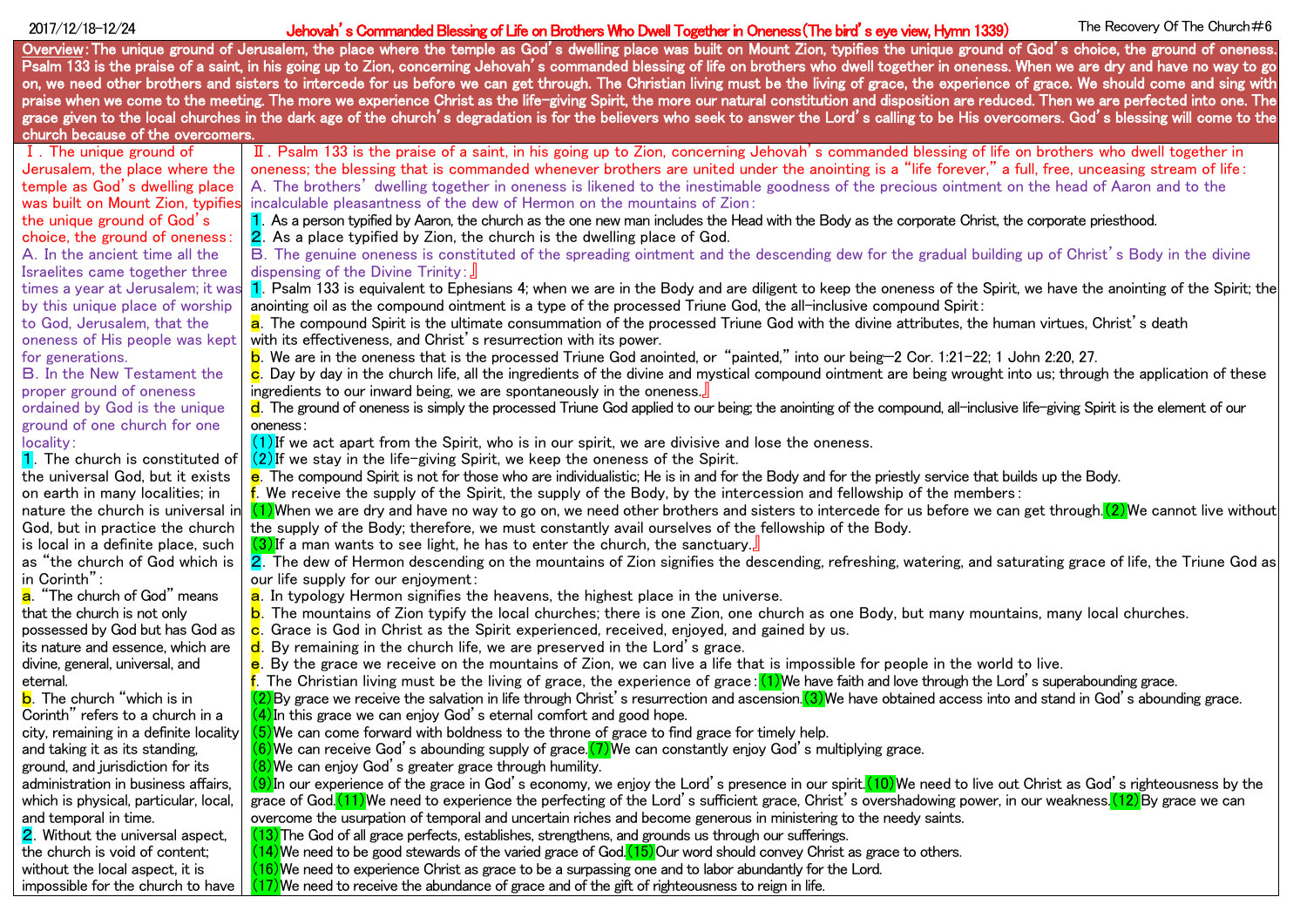| $\mathbf{g}$ . The grace given to the local churches in the dark age of the church's degradation is for the believers who seek to answer the Lord's calling to be His overcomers.<br>any expression and practice; the<br>h. The grace of the Lord Jesus Christ dispensed to His believers throughout the New Testament age consummates in the New Jerusalem as the consummation of<br>record concerning the<br>establishment of the church in its<br>God's good pleasure in joining and mingling Himself with man for His enlargement and eternal expression.<br>3. In the church life we are daily anointed and graced; the anointing of the Spirit and the supply of grace make it possible for us to live in oneness.<br>locality is consistent throughout<br>4. The more we experience Christ as the life-giving Spirit, the more our natural constitution and disposition are reduced; as they are reduced through<br>the New Testament.<br>our experience of the Triune God with His divine attributes, we are perfected into one. |                                                                                            |                                                                                   |
|------------------------------------------------------------------------------------------------------------------------------------------------------------------------------------------------------------------------------------------------------------------------------------------------------------------------------------------------------------------------------------------------------------------------------------------------------------------------------------------------------------------------------------------------------------------------------------------------------------------------------------------------------------------------------------------------------------------------------------------------------------------------------------------------------------------------------------------------------------------------------------------------------------------------------------------------------------------------------------------------------------------------------------------|--------------------------------------------------------------------------------------------|-----------------------------------------------------------------------------------|
| III. As the conclusion to Psalm 133 and as the last of the Songs of Ascents, Psalm 134 is the praise of a saint, in his going up to Zion, concerning the charge and the blessing of the                                                                                                                                                                                                                                                                                                                                                                                                                                                                                                                                                                                                                                                                                                                                                                                                                                                  |                                                                                            |                                                                                   |
| children of Israel to the serving priests in the house of God:                                                                                                                                                                                                                                                                                                                                                                                                                                                                                                                                                                                                                                                                                                                                                                                                                                                                                                                                                                           |                                                                                            |                                                                                   |
| A. This psalm indicates that the highest people, those who are in Zion, can bless everyone and teach everyone.<br>B. The blessing comes from Zion, from the highest peak, from the ones who have attained to the top, to the position of the overcomers; in every age and century God's blessing has come                                                                                                                                                                                                                                                                                                                                                                                                                                                                                                                                                                                                                                                                                                                                |                                                                                            |                                                                                   |
| to the church because of the overcomers.                                                                                                                                                                                                                                                                                                                                                                                                                                                                                                                                                                                                                                                                                                                                                                                                                                                                                                                                                                                                 |                                                                                            |                                                                                   |
|                                                                                                                                                                                                                                                                                                                                                                                                                                                                                                                                                                                                                                                                                                                                                                                                                                                                                                                                                                                                                                          | Day1: Deut 12:5 But to the place which Jehovah your God will choose out of all your tribes | house of Jehovah. 2 Lift up your hands in the sanctuary, and bless Jehovah. 3 May |
|                                                                                                                                                                                                                                                                                                                                                                                                                                                                                                                                                                                                                                                                                                                                                                                                                                                                                                                                                                                                                                          | to put His name, to His habitation, shall you seek, and there shall you go.                | Jehovah, who made heaven and earth, bless you from Zion.                          |
| 1Cor 1:2 To the church of God which is in Corinth, to those who have been sanctified                                                                                                                                                                                                                                                                                                                                                                                                                                                                                                                                                                                                                                                                                                                                                                                                                                                                                                                                                     |                                                                                            | 【預言ノート】                                                                           |
| in Christ Jesus, the called saints, with all those who call upon the name of our Lord                                                                                                                                                                                                                                                                                                                                                                                                                                                                                                                                                                                                                                                                                                                                                                                                                                                                                                                                                    |                                                                                            |                                                                                   |
| Jesus Christ in every place, who is theirs and ours.                                                                                                                                                                                                                                                                                                                                                                                                                                                                                                                                                                                                                                                                                                                                                                                                                                                                                                                                                                                     |                                                                                            |                                                                                   |
| Day2: Psa 132:13 For Jehovah has chosen Zion; He has desired it for His habitation. 14                                                                                                                                                                                                                                                                                                                                                                                                                                                                                                                                                                                                                                                                                                                                                                                                                                                                                                                                                   |                                                                                            |                                                                                   |
| This is My resting place forever; here will I dwell 15 I will abundantly bless its                                                                                                                                                                                                                                                                                                                                                                                                                                                                                                                                                                                                                                                                                                                                                                                                                                                                                                                                                       |                                                                                            |                                                                                   |
| provision 16 Its priests I will clothe with salvation, and its faithful ones will shout with                                                                                                                                                                                                                                                                                                                                                                                                                                                                                                                                                                                                                                                                                                                                                                                                                                                                                                                                             |                                                                                            |                                                                                   |
| a ringing shout.                                                                                                                                                                                                                                                                                                                                                                                                                                                                                                                                                                                                                                                                                                                                                                                                                                                                                                                                                                                                                         |                                                                                            |                                                                                   |
| 133:1 Behold, how good and how pleasant it is for brothers to dwell in unity!<br>Day3: Eph 4:3 Being diligent to keep the oneness of the Spirit in the uniting bond of                                                                                                                                                                                                                                                                                                                                                                                                                                                                                                                                                                                                                                                                                                                                                                                                                                                                   |                                                                                            |                                                                                   |
| peace: 4 one Body and one Spirit, even as also you were called in one hope of your                                                                                                                                                                                                                                                                                                                                                                                                                                                                                                                                                                                                                                                                                                                                                                                                                                                                                                                                                       |                                                                                            |                                                                                   |
| calling; 5 one Lord, one faith, one baptism; 6 one God and Father of all, who is over all and                                                                                                                                                                                                                                                                                                                                                                                                                                                                                                                                                                                                                                                                                                                                                                                                                                                                                                                                            |                                                                                            |                                                                                   |
| through all and in all.                                                                                                                                                                                                                                                                                                                                                                                                                                                                                                                                                                                                                                                                                                                                                                                                                                                                                                                                                                                                                  |                                                                                            |                                                                                   |
| 1 John 2:27 And as for you, the anointing which you have received from Him abides in                                                                                                                                                                                                                                                                                                                                                                                                                                                                                                                                                                                                                                                                                                                                                                                                                                                                                                                                                     |                                                                                            |                                                                                   |
| you, and you have no need that anyone teach you; but as His anointing teaches you                                                                                                                                                                                                                                                                                                                                                                                                                                                                                                                                                                                                                                                                                                                                                                                                                                                                                                                                                        |                                                                                            |                                                                                   |
| concerning all things and is true and is not a lie, and even as it has taught you, abide in                                                                                                                                                                                                                                                                                                                                                                                                                                                                                                                                                                                                                                                                                                                                                                                                                                                                                                                                              |                                                                                            |                                                                                   |
| Him.                                                                                                                                                                                                                                                                                                                                                                                                                                                                                                                                                                                                                                                                                                                                                                                                                                                                                                                                                                                                                                     |                                                                                            |                                                                                   |
|                                                                                                                                                                                                                                                                                                                                                                                                                                                                                                                                                                                                                                                                                                                                                                                                                                                                                                                                                                                                                                          | Day4: Psa 133:1 Behold, how good and how pleasant it is for brothers to dwell in unity!    |                                                                                   |
| 2 It is like the fine oil upon the head that ran down upon the beard, upon Aaron's beard,                                                                                                                                                                                                                                                                                                                                                                                                                                                                                                                                                                                                                                                                                                                                                                                                                                                                                                                                                |                                                                                            |                                                                                   |
| that ran down upon the hem of his garments.                                                                                                                                                                                                                                                                                                                                                                                                                                                                                                                                                                                                                                                                                                                                                                                                                                                                                                                                                                                              |                                                                                            |                                                                                   |
| Phil 1:19 For I know that for me this will turn out to salvation through your petition and<br>the bountiful supply of the Spirit of Jesus Christ.                                                                                                                                                                                                                                                                                                                                                                                                                                                                                                                                                                                                                                                                                                                                                                                                                                                                                        |                                                                                            |                                                                                   |
| Psa 73:16 When I considered this in order to understand it. It was a troublesome task in                                                                                                                                                                                                                                                                                                                                                                                                                                                                                                                                                                                                                                                                                                                                                                                                                                                                                                                                                 |                                                                                            |                                                                                   |
| my sight, 17 Until I went into the sanctuary of God; Then I perceived their end.                                                                                                                                                                                                                                                                                                                                                                                                                                                                                                                                                                                                                                                                                                                                                                                                                                                                                                                                                         |                                                                                            |                                                                                   |
| Matt 5:14 You are the light of the world. It is impossible for a city situated upon a                                                                                                                                                                                                                                                                                                                                                                                                                                                                                                                                                                                                                                                                                                                                                                                                                                                                                                                                                    |                                                                                            |                                                                                   |
| mountain to be hidden.                                                                                                                                                                                                                                                                                                                                                                                                                                                                                                                                                                                                                                                                                                                                                                                                                                                                                                                                                                                                                   |                                                                                            |                                                                                   |
| Day5: Psa 133:3 Like the dew of Hermon that came down upon the mountains of Zion.                                                                                                                                                                                                                                                                                                                                                                                                                                                                                                                                                                                                                                                                                                                                                                                                                                                                                                                                                        |                                                                                            |                                                                                   |
| For there Jehovah commanded the blessing: life forever.                                                                                                                                                                                                                                                                                                                                                                                                                                                                                                                                                                                                                                                                                                                                                                                                                                                                                                                                                                                  |                                                                                            |                                                                                   |
| 1Tim 1:14 And the grace of our Lord superabounded with faith and love in Christ Jesus.                                                                                                                                                                                                                                                                                                                                                                                                                                                                                                                                                                                                                                                                                                                                                                                                                                                                                                                                                   |                                                                                            |                                                                                   |
| Rom 5:17Those who receive the abundance of grace and of the gift of righteousness<br>will reign in life through the One, Jesus Christ.                                                                                                                                                                                                                                                                                                                                                                                                                                                                                                                                                                                                                                                                                                                                                                                                                                                                                                   |                                                                                            |                                                                                   |
| Day6: John 17:23 I in them, and You in Me, that they may be perfected into one, that                                                                                                                                                                                                                                                                                                                                                                                                                                                                                                                                                                                                                                                                                                                                                                                                                                                                                                                                                     |                                                                                            |                                                                                   |
| the world may know that You have sent Me and have loved them even as You have                                                                                                                                                                                                                                                                                                                                                                                                                                                                                                                                                                                                                                                                                                                                                                                                                                                                                                                                                            |                                                                                            |                                                                                   |
| loved Me.                                                                                                                                                                                                                                                                                                                                                                                                                                                                                                                                                                                                                                                                                                                                                                                                                                                                                                                                                                                                                                |                                                                                            |                                                                                   |
| Psa 134:1 Bless Jehovah now, all you servants of Jehovah who stand by night in the                                                                                                                                                                                                                                                                                                                                                                                                                                                                                                                                                                                                                                                                                                                                                                                                                                                                                                                                                       |                                                                                            |                                                                                   |
|                                                                                                                                                                                                                                                                                                                                                                                                                                                                                                                                                                                                                                                                                                                                                                                                                                                                                                                                                                                                                                          |                                                                                            |                                                                                   |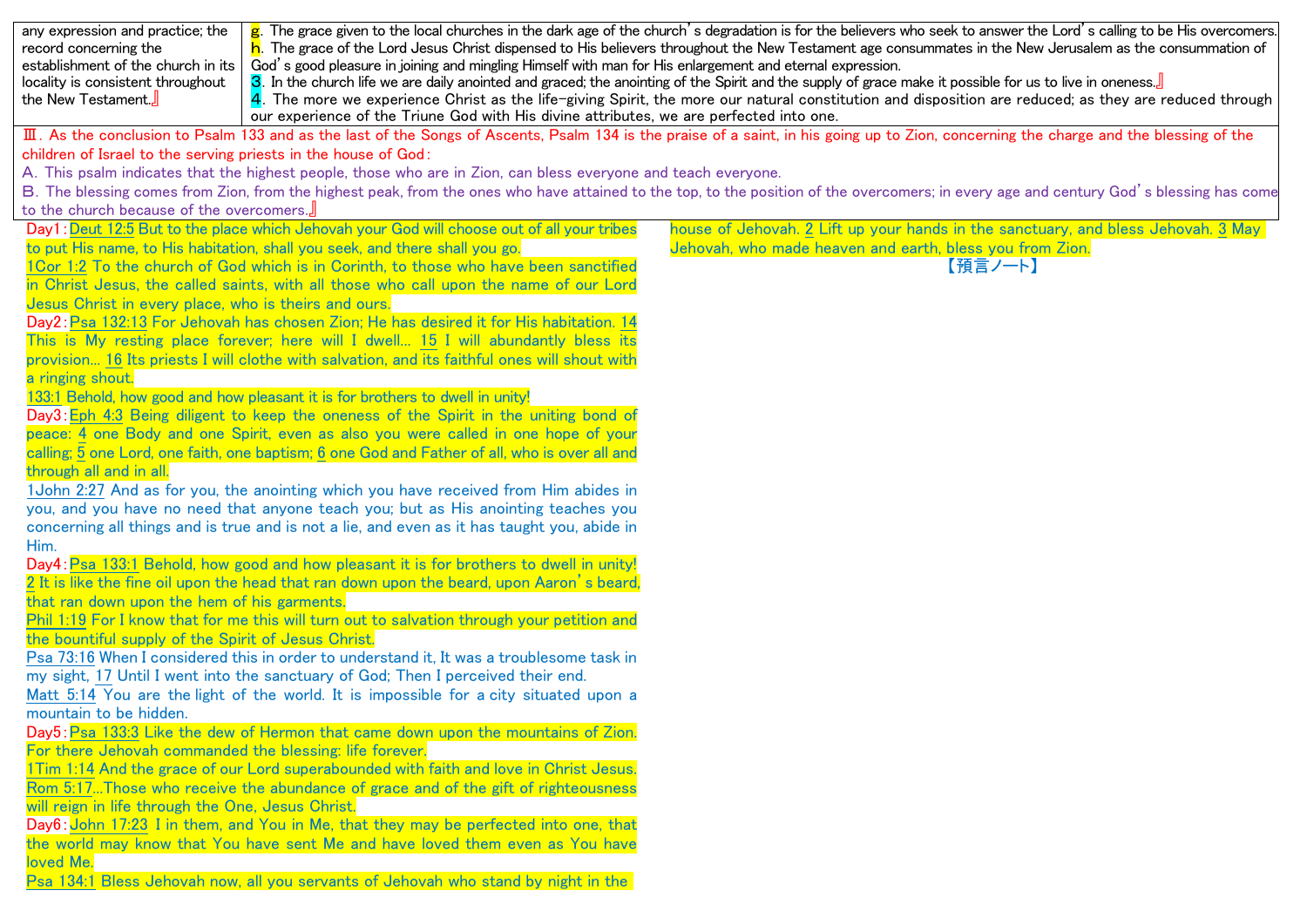### Experience $(1)$ : Where brothers are united, there is the blessing of anointing

Psalm 133 is the key passage in the Old Testament concerning the anointing....In verse 1 the dwelling in unity is corporate; there is no barrier or separation. They have cast aside their disunity, jealousy, and hatred....In this condition, they receive God's anointing [v. 2]. When the oil flows down, those who are under the head will spontaneously receive the oil. Psalm 133 is equivalent to Ephesians 4. When we are in the Body and are diligent to keep the oneness of the Spirit, we have the anointing of the Spirit. We have to come under the Head, and we have to live in the Body before we can receive the anointing....In order for us to receive the anointing, we must submit to the Head and live in the Body....The more we live in the fellowship of the Body, the more we enjoy the anointing of the Spirit.

As all these ingredients of the ointment are applied to us, we are "painted" with the processed Triune God and with all the elements in the compound ointment. The proper church life is a life in the oneness that is the mingling of the processed Triune God with the believers....We are in the oneness that is the processed Triune God "painted" into our very being....Day by day in the church life, all the ingredients of the divine ointment are being wrought into us. Through the application of these ingredients to our inward being, we are spontaneously in the oneness. We find it exceedingly difficult to be divisive or even dissenting. How good, lovely, and enjoyable is the oneness in the church!

The ground of oneness is simply the processed Triune God applied to our being....We are not in a oneness produced by adding together those who believe in Christ. In that kind of oneness it is just as easy to have subtraction as it is to have addition. However, once we have been brought into the oneness produced by the application of the processed Triune God to our being, it is very difficult to have any subtraction....The oneness in the churches in the Lord's recovery involves the application of the Triune God to our inward being.

#### For junior/senior high students

You need to fellowship with the serving ones and the college student brothers/sisters about your future education or your difficulties that come from human relationship in your school life. The more you fellowship by opening your heart, the more ointment paint in you and then you can experience the effect of Christ's death and the element of the mighty power of His resurrection. The church life is in the fellowship and you can receive the ointment flowing down from the Head in this church life, a life of the Body.

For example, for preparing the college entrance exam, you can receive helps from college student saints and young working saints who have experienced the exam. You can fellowship with them such as which major to choose, which subject is favorable and unfavorable to you, and how you need to see this college exam for the purpose of obtaining a job suitable to the church life and becoming a decent member of society in future. Japanese students tend to take the entrance exam for college without thinking much about their future job. In the developed countries in Europe and the U. S., the students hardly choose the college to enter without considering their future job. For the next stage in Japan, students should choose the colleges with considering their future job.

In this way, when you open your inward being to fellowship and pray with older brothers and sisters, you will experience anointing. This anointment is the all-inclusive life-giving Spirit. Because in this Spirit there are divinity, humanity, effect of killing sins by the death of a cross, and mighty power of the resurrection, this Spirit can supply you the ability necessary to your study for exam, such as concentration, memory, endurance, wisdom, and ability to take action. You should open to the fellowship in the church life at any cost to receive the blessing of anointing. Amen!

# $Experience(2):Interceding prayer by brothers and sisters with a viewpoint of building the Body$

The ointment is not for individuals; it is for the Body. It cannot be experienced by those who are separate and detached from the Body. According to the picture in Psalm 133, the ointment is upon the head. Then it spreads to the beard and goes down to the hem of the garment. This indicates that if we are individualistic, we cannot experience the ointment....If we are one with the church, then we can properly contact the Lord alone at home. But if we separate ourselves from the church, our contact with the Lord will be altogether different. The reason is that the anointing oil is not for individualistic members; it is for the Head and the Body, even for the Head with the Body.

 [In Philippians 1:19] the phrase your petition indicates the supply of the Body. Apparently Paul was in prison; actually he was in the Body. Imprisonment did not isolate him from the Body or cut him off from the supply of the Body. Paul had the clear sense within that he was in the Body and that the members of the Body were supplying him, supporting him, and standing with him.

 We may often ask a brother to pray for us. But even if he prays for us and we pray for him, this prayer may have little effect. The reason for this lack of effectiveness is that in praying we may stand apart from the Body. Whenever we stand apart from the Body as we pray, even our prayer will be dry, and our intercession will be ineffective. The anointing is not upon us individually; it is upon the Body.

### For young working saints

When you are dry and you cannot go onward, you need other brothers and sisters to intercede for you. Only then will you be able to break through. But such effective intercession does not come from the individualistic brothers and sisters, but from the normal brothers and sisters in the Body. For the anointing of blessing is not for the individual, but for the Body. If brothers and sisters interceding for you are in the Body and for the Body, their intercession will allow you to break through what you could not.

As a business person, you have to make the breakthrough in many ways. Because the companies are part of Japanese culture and it is a culture that rejects Christ and kills Christ. You believed in the Lord, you were baptized and entered into the kingdom of God. Now, it is necessary for you to be reconstituted by the culture of expressing God in the church life.

For example, when your boss or someone senior to you is working overtime at the company, even though you are done with your work, there is a strong atmosphere that does not allow you to go home. For the employees who have finished their work, the efficiency of their work should go up from the next day, if they could go home early and be refreshed. However, such rational thinking does not work; instead the employees are forced to work overtime meaninglessly. Actually such irrational atmosphere is a unique thing to Japan. This kind of atmosphere is a great barrier for God's people to enjoy and serve Him. In addition, other example in the Japanese culture that a business person uses all nerves for not failing. Their focus is to make sure that they will not be blamed or try to hide the reasons why they were failed. However as a result, no aggressive or innovative ideas for becoming successful can be generated. When iPhone was first released, most of its parts were made in Japan. Also, the idea was actually inspired by the Japanese-made electronic products. However, Japanese was not able to develop iPhone. That is because they do not challenge to be successful. At the present age, not challenging has become the cause of failure for Japanese. In this respect, you need to break through and become a successful business person by opening up to brothers and sisters who actually live in the Body and be interceded by them.